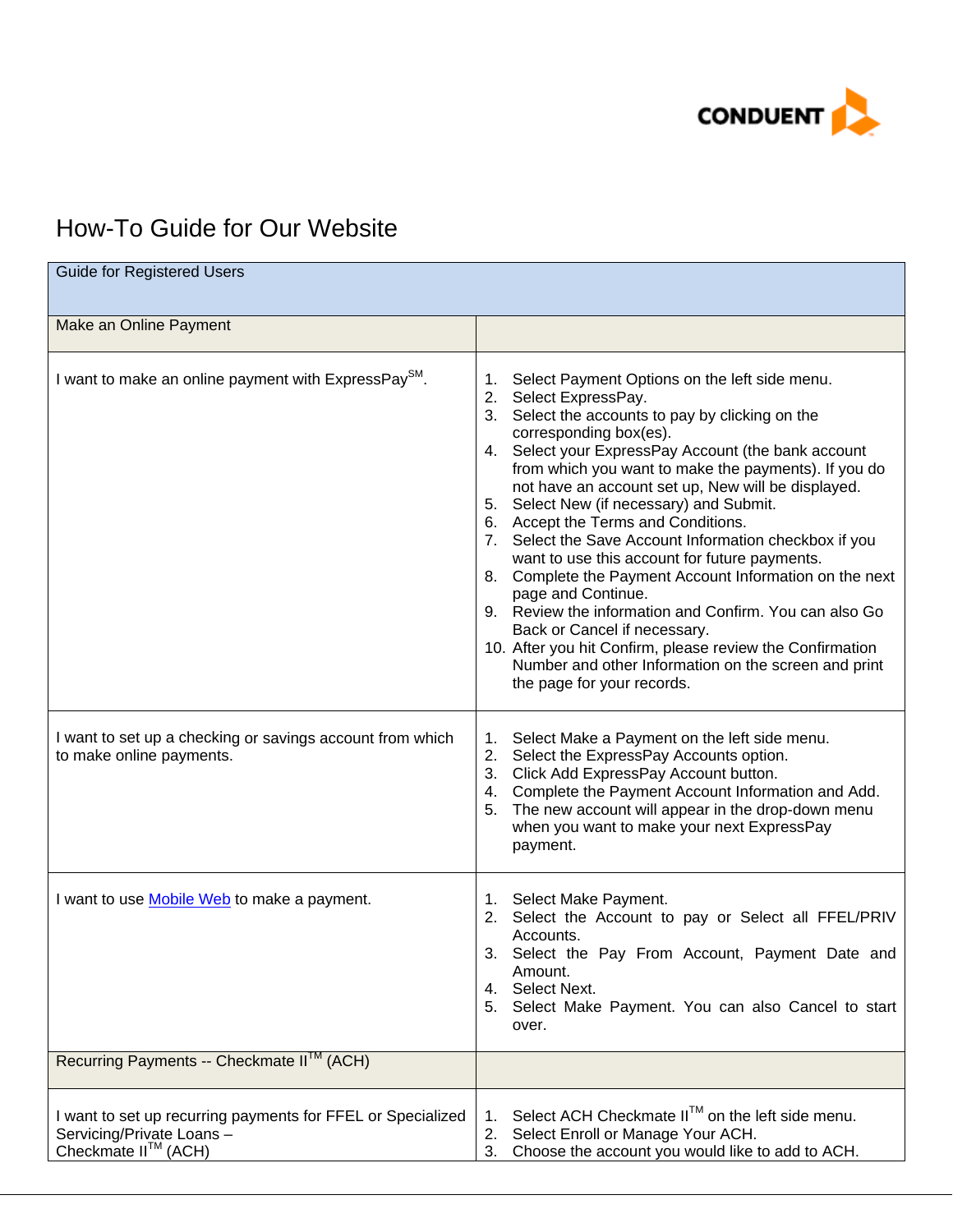

|                                                                                                                                                                                                                       | 4. Create a Payment Profile.<br>Complete the Payment Account Information and Add.<br>5.                                                                                                                                                                                                |  |
|-----------------------------------------------------------------------------------------------------------------------------------------------------------------------------------------------------------------------|----------------------------------------------------------------------------------------------------------------------------------------------------------------------------------------------------------------------------------------------------------------------------------------|--|
| I want to change my bank account information for<br>Checkmate $II^{TM}$ (ACH)                                                                                                                                         | Select ACH Checkmate II™ on the left side menu.<br>1.<br>2. Select Manage Payment Profiles.<br>3. Select the Edit option.                                                                                                                                                              |  |
| I want to add a new bank account to use for Checkmate II™<br>(ACH).                                                                                                                                                   | Select ACH Checkmate II™ on the left side menu.<br>1.<br>Select Manage Payment Profiles.<br>2.<br>3. Click on the Add ACH Profile button.<br>4. Complete the Payment Account Information and click<br>Add.                                                                             |  |
| I want to stop making payments on Checkmate II™ (ACH).                                                                                                                                                                | Select ACH Checkmate II™ on the left side menu.<br>1.<br>2. Select Enroll or Manage Your ACH<br>3. Remove the Profile in the Available Profile Column<br>from the specific account.<br>4. Submit and Confirm                                                                           |  |
| Automatic Bill Payment (Campus Based Student Loans)                                                                                                                                                                   |                                                                                                                                                                                                                                                                                        |  |
| I want to set up recurring payments for my Campus Based<br>Student Loans -- Automatic Bill Payment (ABP) (ACH)                                                                                                        | Select the option to view your CPS Account<br>1.<br>Information.<br>2. Select Payment Options on the left side menu.<br>3. Select ACH.<br>4. Select the Online ABP Form.<br>5. Complete the information and Submit<br>6. Or, select the Download ABP Form and mail or fax it to<br>us. |  |
| Enroll in e-billing                                                                                                                                                                                                   |                                                                                                                                                                                                                                                                                        |  |
| I want to stop receiving paper bills and receive e-mail<br>payment reminders instead.                                                                                                                                 | Select Sign Up Now on the Electronic Delivery Options<br>1.<br>page.<br>2.<br>Select E-Bills and I Agree<br><b>Select Submit</b><br>3.<br>Confirm your e-mail to complete your enrollment.<br>4.                                                                                       |  |
| Accelerate Delivery of Your IRS Form 1098-E (Student Loan Interest Statement)                                                                                                                                         |                                                                                                                                                                                                                                                                                        |  |
| I want to receive my 1098-E for my FFEL and SSG/Private<br>loans electronically.<br>If the interest paid for the most recent tax year is less than<br>\$600, you will need to enroll in electronic 1098-E delivery or | Select Sign Up Now on the Electronic Delivery Options<br>1.<br>page.<br>Select 1098-E and I Agree.<br>2.<br><b>Select Submit</b><br>3.                                                                                                                                                 |  |
| access this information by phone. You will not receive a                                                                                                                                                              | In early January, you will receive an e-mail when your                                                                                                                                                                                                                                 |  |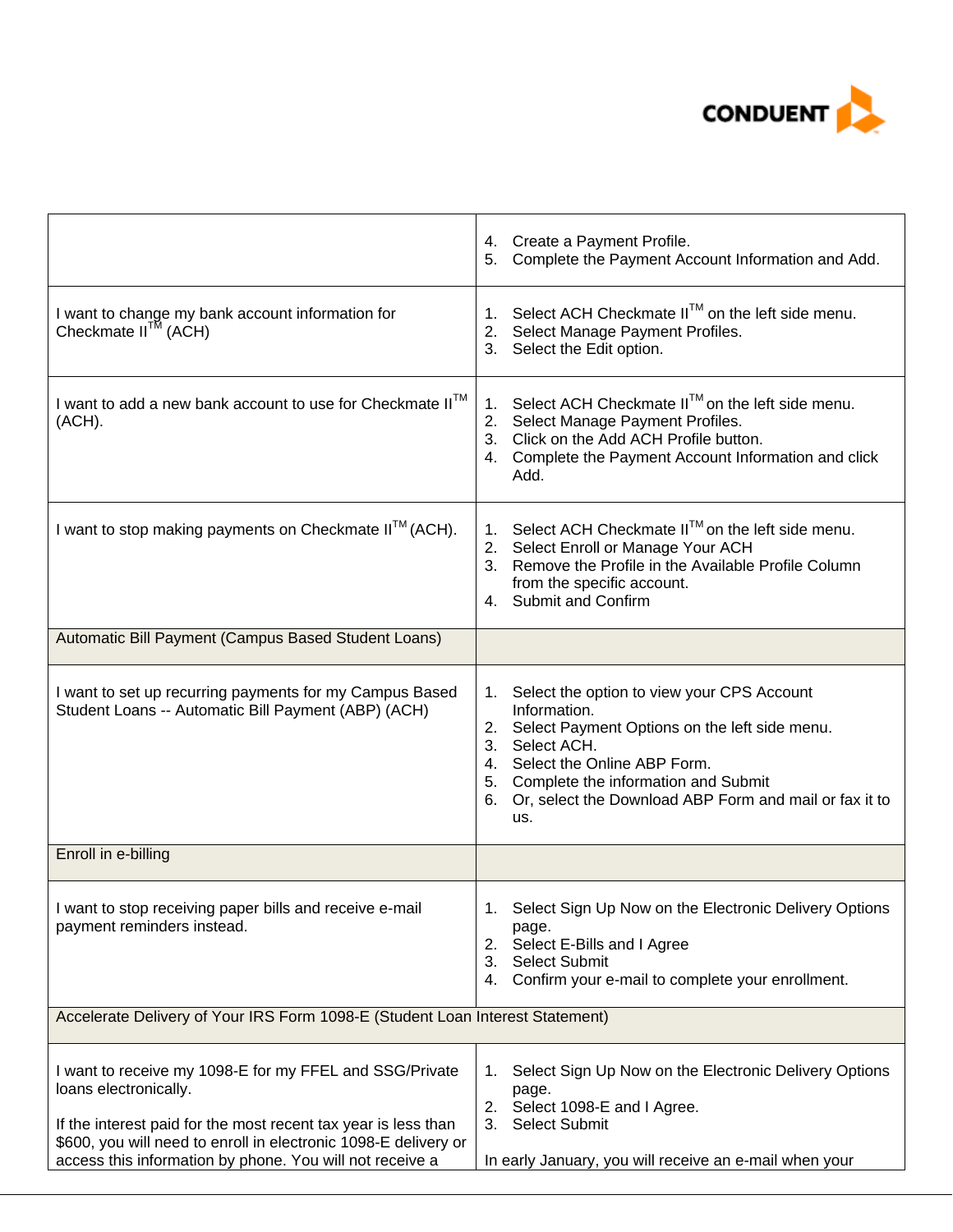

| 1098-E in the mail.<br><b>1098-E FAQs</b>                                           | 1098-E is ready for you to review/print. You will need<br>Adobe© Reader© to view/print your 1098-E.<br>You may also view your current and/or previous year's<br>1098-E interest amount(s) by clicking the link in the top<br>center of the 1098-E page.                                                                                                                                                                                                                                                                                                                                                   |
|-------------------------------------------------------------------------------------|-----------------------------------------------------------------------------------------------------------------------------------------------------------------------------------------------------------------------------------------------------------------------------------------------------------------------------------------------------------------------------------------------------------------------------------------------------------------------------------------------------------------------------------------------------------------------------------------------------------|
| Forgot Password or User Name (or both)                                              |                                                                                                                                                                                                                                                                                                                                                                                                                                                                                                                                                                                                           |
| I forgot my Password.                                                               | 1. Use the Forgot Password feature under the Login<br>button on the home page.<br>2. Enter your SSN two times.<br>3. Enter your User Name and Get Hint<br>4. Answer the question and enter your e-mail address (the<br>e-mail must be the e-mail we have on record for your<br>account).<br>5. If the answer and e-mail match our records, we will<br>send you an email with a temporary password. The<br>password expires in 24 hours.<br>6. If the e-mail or answer does not match, you will need to<br>contact us for a temporary password.                                                            |
| I forgot my User Name.                                                              | 1. Use The Forgot User Name feature under the Log in<br>button on the home page.<br>2. Enter your SSN two times.<br>3. Enter your Password.<br>4. Select Get User Name<br>We will display your User Name on the screen.<br>5.                                                                                                                                                                                                                                                                                                                                                                             |
| I forgot both my User Name and Password.                                            | Use the Forgot User Name and Password feature<br>1.<br>under the Login button on the home page.<br>2. Enter your SSN.<br>3. Enter your e-mail on account.<br>4. Select Get Hint.<br>5. If the SSN and e-mail match our records, you will be<br>prompted to answer the Hint.<br>Select Get User Name and Password.<br>ხ.<br>7. If successful, we will display your User Name on the<br>screen and send you an e-mail with a temporary<br>password. The temporary password expires in 24<br>hours.<br>8. If the information does not match, you will be prompted<br>to contact us for a temporary password. |
| Address, Phone and E-Mail Changes                                                   |                                                                                                                                                                                                                                                                                                                                                                                                                                                                                                                                                                                                           |
| I want to update my address or make changes to my<br>password or security question. | Select Manage Account from the left side menu.<br>1.<br>Select Update Address or Update Profile<br>2.                                                                                                                                                                                                                                                                                                                                                                                                                                                                                                     |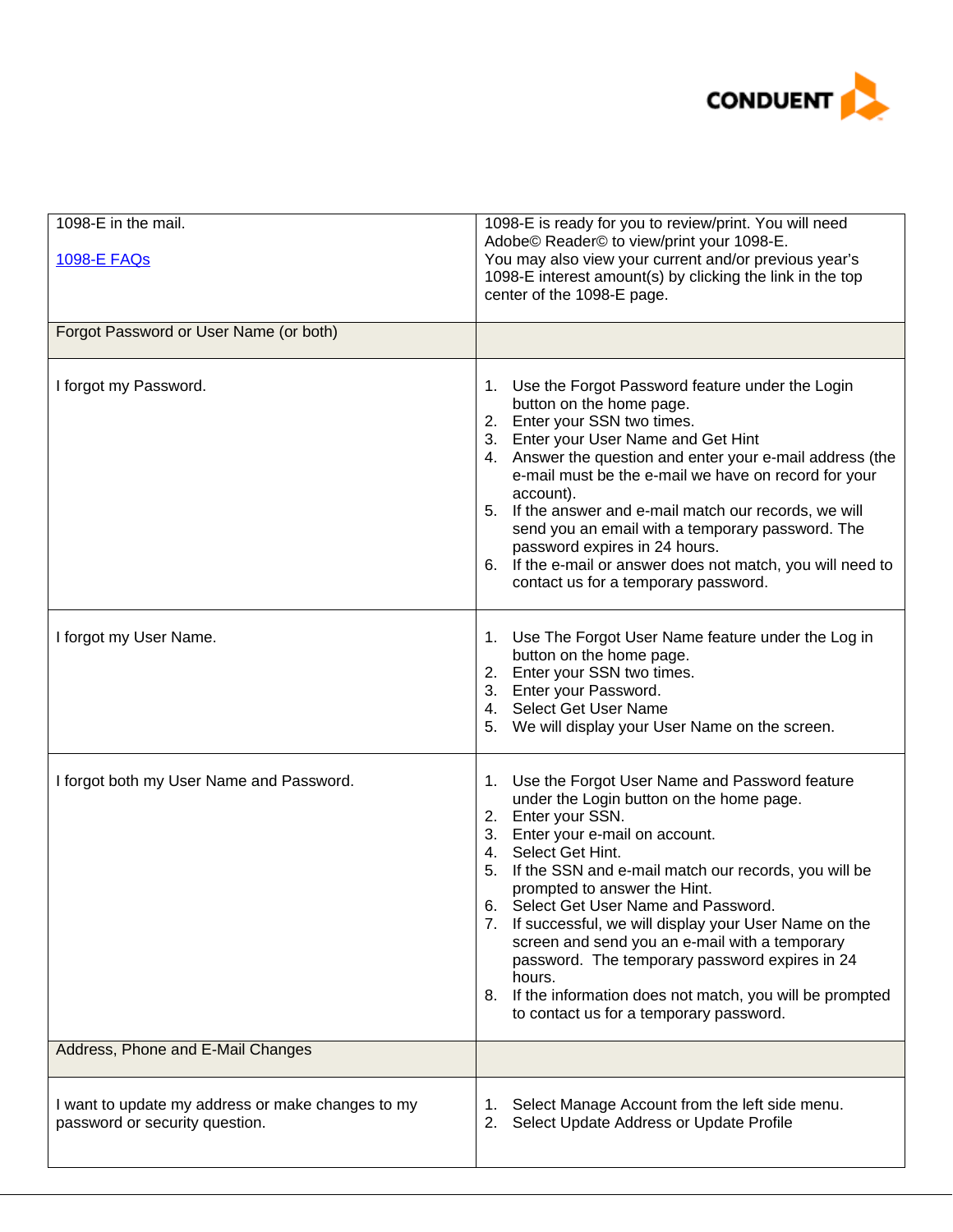

| I want to update my phone and give consent to call my cell<br>phone.                             | Select Manage Account from the left side menu.<br>1.<br>2. Select Update Address<br>3. Enter your phone number (in this format, 999-9999-<br>9999)<br>4. Answer yes to the question, Is Primary or Secondary a<br>Cell Phone?<br>5. Read the authorization language<br>6. Select Agree to Cell Phone Consent.<br>7. You can also Update Cell Phone Consent Options as<br>needed.                                                                                                                         |
|--------------------------------------------------------------------------------------------------|----------------------------------------------------------------------------------------------------------------------------------------------------------------------------------------------------------------------------------------------------------------------------------------------------------------------------------------------------------------------------------------------------------------------------------------------------------------------------------------------------------|
| I want to change my e-mail.                                                                      | Select Manage Account from the left side menu.<br>1.<br>2. Select Update Address<br>3. Enter your new e-mail address.<br>4. We will send an e-mail to your new e-mail address<br>asking you to confirm that address.<br>5. Once you confirm your new e-mail address, all<br>subsequent e-mails will be sent to that address.                                                                                                                                                                             |
| <b>Account Status Letter</b>                                                                     |                                                                                                                                                                                                                                                                                                                                                                                                                                                                                                          |
| I need an Account Status Letter with my FFEL and Private<br>loan information.                    | Select Manage Account from the left side menu.<br>1.<br>2. Select View Account Status Letter.                                                                                                                                                                                                                                                                                                                                                                                                            |
| <b>FFEL Repayment Plans</b>                                                                      |                                                                                                                                                                                                                                                                                                                                                                                                                                                                                                          |
| I want to learn about Income-Based Repayment                                                     | 1. Visit our <b>IBR</b> page<br>2. To complete an IBR Request, click here. Follow the<br>instructions on the cover letter and return your request<br>with required documentation by mail or fax to us                                                                                                                                                                                                                                                                                                    |
| I want to use a calculator to see if I may be eligible for IBR.                                  | Visit Student Aid on the Web                                                                                                                                                                                                                                                                                                                                                                                                                                                                             |
| I want to compare monthly payments for level, graduated,<br>and income-sensitive repayment plans | Visit Info Center $\rightarrow$ Repayment Calculator                                                                                                                                                                                                                                                                                                                                                                                                                                                     |
| I want to request a repayment plan change                                                        | Contact Us (call, write or send us an e-mail) to request<br>1.<br>information on the graduated, income-sensitive or<br>extended repayment plan). Or, print the income-<br>sensitive request form to send in with documentation of<br>your income by selecting Guest Services on the left<br>side of the menu, FFEL, and Forms.<br>2. To complete an IBR Request, click here. Follow the<br>instructions on the cover letter and return your request<br>with required documentation by mail or fax to us. |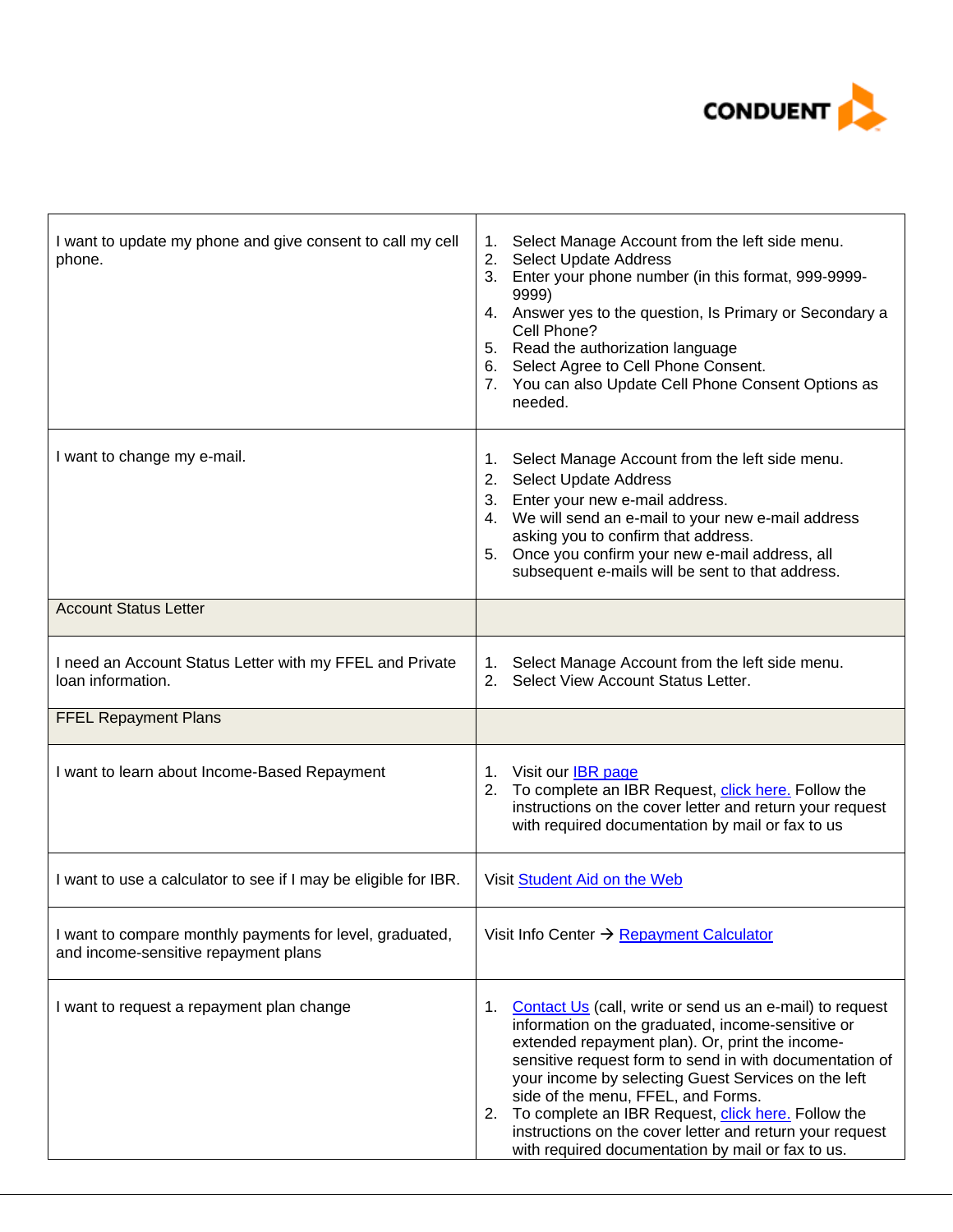

| <b>Contact Information</b>                                                                                                                                                                       |                                                                                                                                                                                                                                                                                                                                                                                                                                                                    |
|--------------------------------------------------------------------------------------------------------------------------------------------------------------------------------------------------|--------------------------------------------------------------------------------------------------------------------------------------------------------------------------------------------------------------------------------------------------------------------------------------------------------------------------------------------------------------------------------------------------------------------------------------------------------------------|
| I want to contact Conduent Education Services                                                                                                                                                    | Click on your loan type:<br><b>FFEL</b><br><b>Specialized Servicing/Private Education Loans</b><br><b>Campus Based Student Loans</b>                                                                                                                                                                                                                                                                                                                               |
| I want to send praise or a complaint.                                                                                                                                                            | To help route your inquiry more efficiently, please log in<br>1.<br>to your account and send us a secure e-mail.<br>2. Contact Us (look in the footer) and use the online form<br>to send us an e-mail.<br>3. If you have problems logging in, use this form.<br>4. You may also send us a letter. Please print your first<br>name, last name, and account number on your letter.<br>We will respond to your inquiry no later than 30 days after<br>we receive it. |
| Can't Pay                                                                                                                                                                                        |                                                                                                                                                                                                                                                                                                                                                                                                                                                                    |
| Note: You will need Adobe <sup>®</sup> Reader <sup>®</sup> to view and print forms. If you do not currently have Adobe <sup>®</sup> Reader <sup>®</sup> installed,<br>download it for free here. |                                                                                                                                                                                                                                                                                                                                                                                                                                                                    |
| I need to postpone my payments on my FFEL loans and do<br>not know if I qualify for a deferment.<br>View deferment options                                                                       | Select Loan Options $\rightarrow$ Deferments to find out if you<br>1.<br>qualify for a deferment<br>2. Select the loan you would like to defer.<br>3. Review the chart of options presented and Select One,<br>if the deferment fits your situation.<br>4. Need to see other options? Select Other Options at the<br>bottom of the chart and review Forbearances.                                                                                                  |
| I need to postpone my payments on my FFEL loans and do<br>not qualify for a deferment.<br>View forbearance options.                                                                              | 1. Select Loan Options $\rightarrow$ Forbearances to review<br>forbearance options.<br>2. Click the Online Forbearance Assistant link for the<br>forbearance that fits your situation and complete the<br>form.<br>3. Print the form to return by mail or fax to us.                                                                                                                                                                                               |
| I need a lower payment.                                                                                                                                                                          | Have you reviewed Income-Based Repayment?<br>Or, income-sensitive, graduated, or extended repayment<br>plans?<br>Visit Info Center → Repayment Calculator                                                                                                                                                                                                                                                                                                          |
| I do not qualify for a lower payment and do not have any<br>options to postpone payments on my FFEL loans.                                                                                       | You may want to review consolidation in the Direct Loan<br>program as an alternative to defaulting on your FFEL loan.                                                                                                                                                                                                                                                                                                                                              |
| <b>Print Forms</b>                                                                                                                                                                               |                                                                                                                                                                                                                                                                                                                                                                                                                                                                    |
| Note: You will need Adobe® Reader® to view and print forms. If you do not currently have Adobe® Reader® installed,                                                                               |                                                                                                                                                                                                                                                                                                                                                                                                                                                                    |